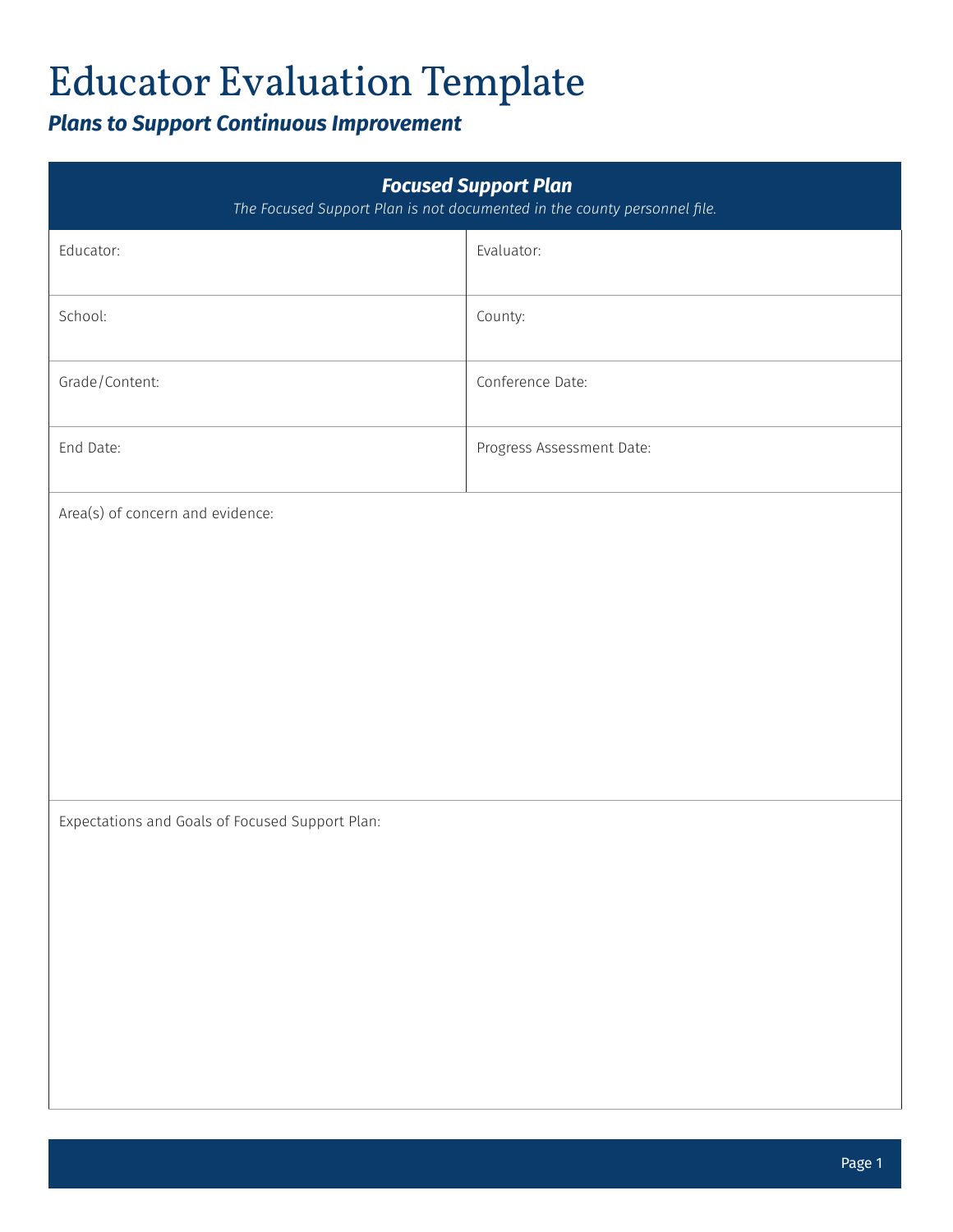## *Plans to Support Continuous Improvement*

| <b>Focused Support Plan</b>                                                                                                                            |                                                                                       |  |
|--------------------------------------------------------------------------------------------------------------------------------------------------------|---------------------------------------------------------------------------------------|--|
| Support to be given (check those that apply):<br>Professional Development<br>$\Box$<br>Mentoring Coaching<br>$\Box$<br>Instructional Support<br>$\Box$ | Peer Observation<br>$\Box$<br>Programs of Study<br>$\Box$<br>Other Supports<br>$\Box$ |  |
| Explain support to be given:                                                                                                                           |                                                                                       |  |
| Focused Support Plan Timeline:                                                                                                                         |                                                                                       |  |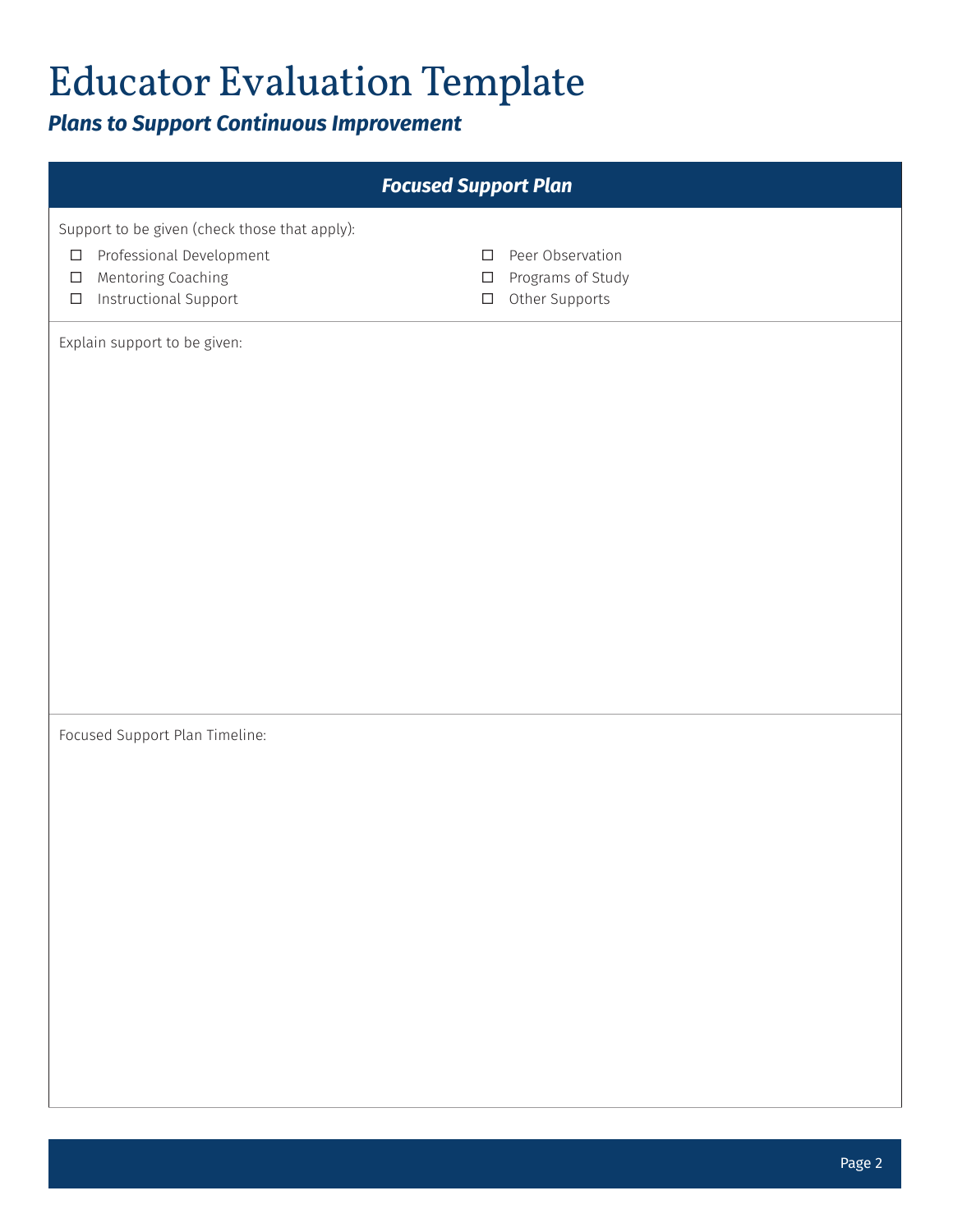#### *Plans to Support Continuous Improvement*

### Plan Agreement

My signature below signifies my understanding of the expectations in the above plan as described.

**Educator's Signature:** \_\_\_\_\_\_\_\_\_\_\_\_\_\_\_\_\_\_\_\_\_\_\_\_\_\_\_\_\_\_\_\_\_\_\_\_\_\_\_\_\_\_\_\_\_\_\_\_\_\_\_\_\_\_\_\_ **Date**: \_\_\_\_\_\_\_\_\_\_\_\_\_\_\_\_\_\_\_

My signature below signifies my careful review of the above plan with the educator, and I have clearly communicated my expectations within the plan and agree to provide support.

**Evaluator's Signature:** \_\_\_\_\_\_\_\_\_\_\_\_\_\_\_\_\_\_\_\_\_\_\_\_\_\_\_\_\_\_\_\_\_\_\_\_\_\_\_\_\_\_\_\_\_\_\_\_\_\_\_\_\_\_\_\_ **Date**: \_\_\_\_\_\_\_\_\_\_\_\_\_\_\_\_\_\_\_